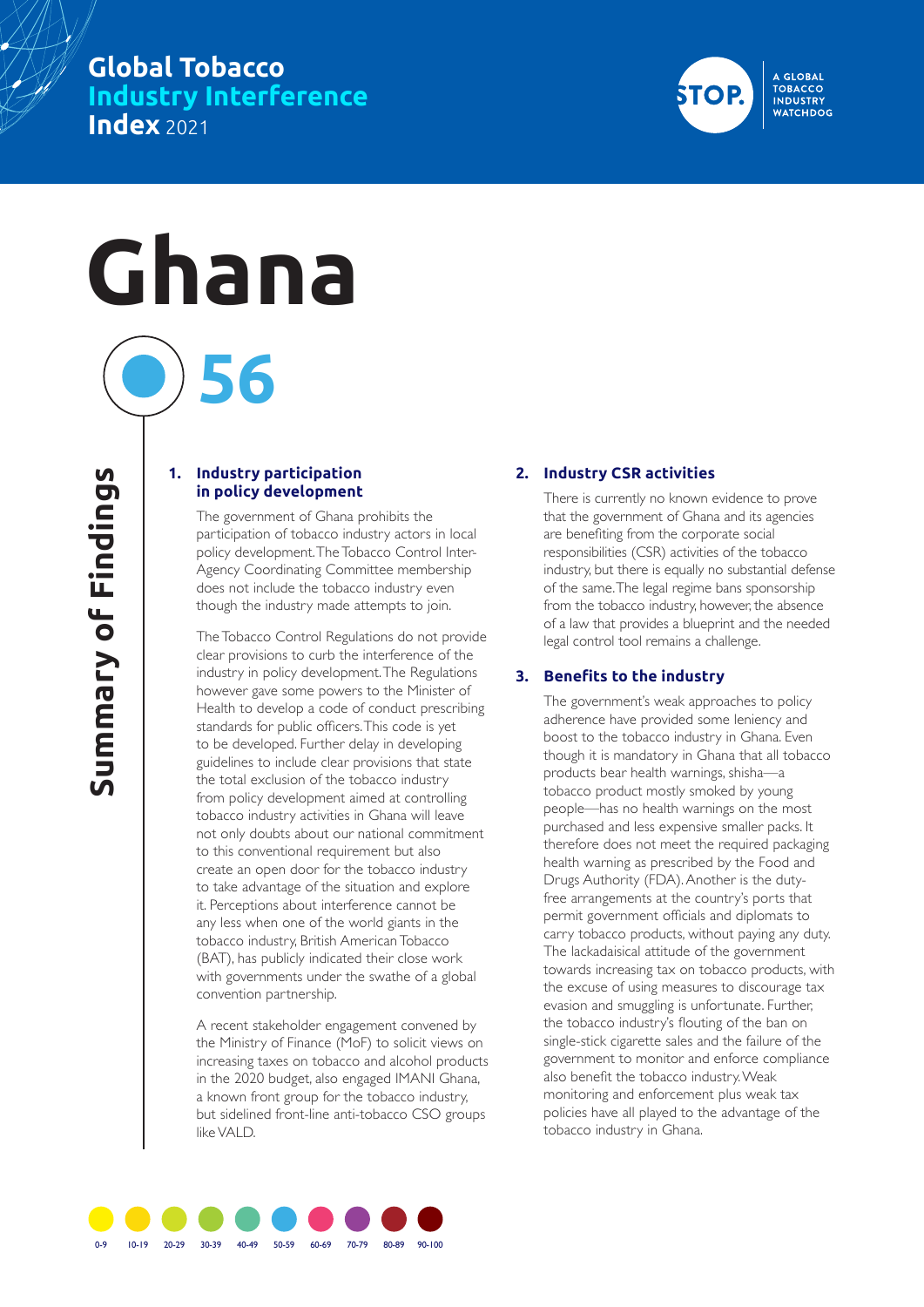## **Global Tobacco Industry Interference Index** 2021



#### **4. Unnecessary interaction**

The Ghana Revenue Authority (GRA) contracted De La Rue, a Kenyan entity affiliated to a publicly listed U.K. Group on September 9, 2020. It was revealed that De La Rue also outsourced the contract to tobacco industry giant Atos, a longstanding tobacco industry partner. The Ghana government entering into the partnership with the tobacco industry clearly showed the lack of transparency in the tender process, and this led to a temporary suspension of the contract by the Public Procurement Authority (PPA) in response to fierce public outcry. The contract was a clear conflict of interest because one of the World Health Organization (WHO)'s fundamental requirements for providers of anti-illicit trade systems is that they should be completely independent of the tobacco industry—a sector which has repeatedly been found complicit in the smuggling of its own products. Ironically, the contract was not suspended because of tobacco industry involvement with a state contract, rather, because of the lack of transparency in the procurement process and the unjustifiable exclusion of certain competitors. This indicates either the lack of understanding of the WHO Framework Convention on Tobacco Control (FCTC) Article 5.3 by government officials, or a deliberate disregard for international protocols which Ghana has committed to enforce.

#### **5. Transparency**

The government through the FDA requires only the registration of tobacco industry entities and affiliated organizations. It further mandates the tobacco industry and its entities to disclose or display information on the health warnings and messages, constituents and emissions. However, there is no specific regulation that obligates the government to disclose details of meetings and interactions with the tobacco industry, except where it is stated in L.I. 2247 that all interactions between the regulator and industry must be limited to tobacco control and enforcement. There is, however, no information on these dealings between the two parties.

The Tobacco Control Law does not bind the government to provide information on their dealings with the tobacco industry; however, the Right to Information Law (RTI) presents an opportunity for interested parties like CSOs to demand/access information.

#### **6. Conflict of interest**

Since the passage of Act 851 of the Public Health Act in 2012, Ghana is yet to develop a code of conduct to guide public officers in their interactions with the tobacco industry in line with Article 5.3. The laid-back attitude of the government towards producing this official document to check/control the activities of state officials and ensure a professional standard that meets global requirements remains a challenge that can promote tobacco industry interference.

Current government officials and their relatives do not hold positions in the tobacco business in Ghana. However, some appointees of the current governmentheld positions worked with BAT in the past including the current Minister for Information, the current Managing Director of the New Times Corporation and the Managing Director of the Ghana Post.

#### **7. Preventive measures**

The limitations in laws, policies and regulations coupled with the weak enforcement of preventive measures clearly show that Ghana has no explicit preventive measures for the tobacco industry. There is no official document that provides a plan for creating awareness among departments and agencies on policies relating to WHO FCTC Article 5.3. This prevailing condition undermines efforts aimed at strictly enforcing tobacco control measures in Ghana and serves as an incentive for interference by the tobacco industry. The code of conduct for public officials, prescribing the standards for which they should comply in their dealings with the tobacco industry is still not being formulated despite a provision in the Tobacco Control Regulations (L.I 2247) that gives authority to the Minister of Health to develop a code of conduct for public officials.

There are provisions in the Public Health Act (Act 851) that bar sponsorships but the document is silent on offers of assistance, policy drafts or study visit invitations given or offered to the government, its agencies, officials and their relatives. There are also gaps in sharing adequate information periodically to alert and prevent agencies, officials and their relatives from falling prey to the negative advances and manipulations of the tobacco industry.